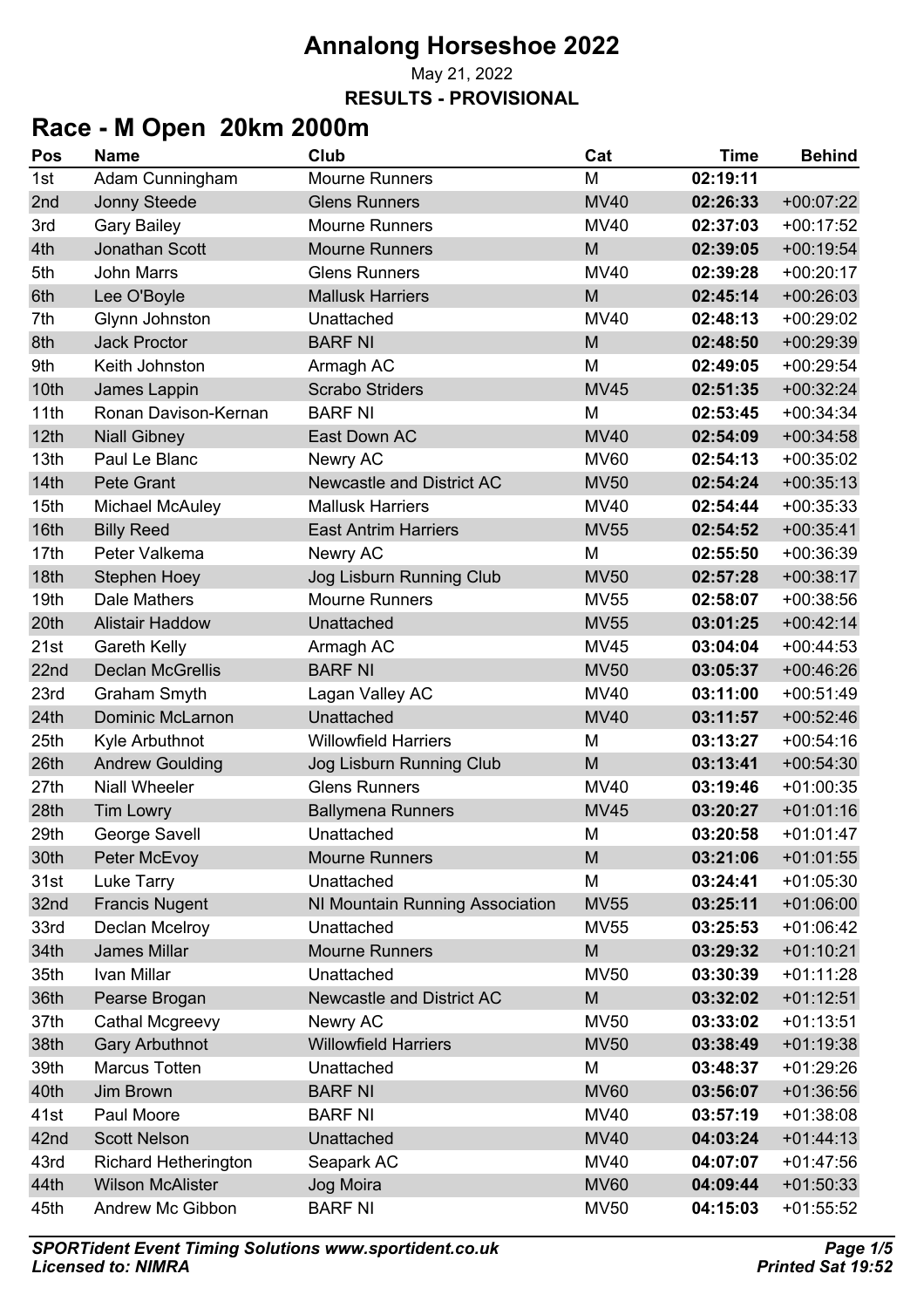May 21, 2022

#### **RESULTS - PROVISIONAL**

# **Race - M Open 20km 2000m**

| Pos  | <b>Name</b>          | Club                           | Cat         | Time     | <b>Behind</b> |
|------|----------------------|--------------------------------|-------------|----------|---------------|
| 46th | Paddy Ritchie        | Unattached                     | <b>MV50</b> | 04:20:03 | $+02:00:52$   |
| 47th | <b>Matt McKinley</b> | Unattached                     | M           | 04:23:32 | $+02:04:21$   |
| 48th | Johnny KcKinley      | Dromore AC                     | <b>MV50</b> | 04:23:36 | $+02:04:25$   |
| 49th | Alain Douglas        | Unattached                     | M           | 04:26:29 | $+02:07:18$   |
| 50th | Shirhaan Hameed      | <b>Springwell Running Club</b> | MV40        | 04:53:17 | $+02:34:06$   |
| 51st | <b>Ricky Cowan</b>   | <b>Mourne Runners</b>          | <b>MV70</b> | 05:03:00 | $+02:43:49$   |
| 52nd | Alan Beatty          | Unattached                     | <b>MV55</b> | 05:39:37 | $+03:20:26$   |

#### **Race - MV40+ 20km 2000m**

| Pos  | <b>Name</b>                 | Club                             | Cat         | <b>Time</b> | <b>Behind</b> |
|------|-----------------------------|----------------------------------|-------------|-------------|---------------|
| 1st  | Jonny Steede                | <b>Glens Runners</b>             | <b>MV40</b> | 02:26:33    |               |
| 2nd  | <b>Gary Bailey</b>          | <b>Mourne Runners</b>            | <b>MV40</b> | 02:37:03    | $+00:10:30$   |
| 3rd  | <b>John Marrs</b>           | <b>Glens Runners</b>             | <b>MV40</b> | 02:39:28    | $+00:12:55$   |
| 4th  | <b>Glynn Johnston</b>       | Unattached                       | <b>MV40</b> | 02:48:13    | $+00:21:40$   |
| 5th  | James Lappin                | <b>Scrabo Striders</b>           | <b>MV45</b> | 02:51:35    | $+00:25:02$   |
| 6th  | <b>Niall Gibney</b>         | East Down AC                     | <b>MV40</b> | 02:54:09    | $+00:27:36$   |
| 7th  | Paul Le Blanc               | Newry AC                         | <b>MV60</b> | 02:54:13    | $+00:27:40$   |
| 8th  | Pete Grant                  | <b>Newcastle and District AC</b> | <b>MV50</b> | 02:54:24    | $+00:27:51$   |
| 9th  | <b>Michael McAuley</b>      | <b>Mallusk Harriers</b>          | <b>MV40</b> | 02:54:44    | $+00:28:11$   |
| 10th | <b>Billy Reed</b>           | <b>East Antrim Harriers</b>      | <b>MV55</b> | 02:54:52    | $+00:28:19$   |
| 11th | <b>Stephen Hoey</b>         | Jog Lisburn Running Club         | <b>MV50</b> | 02:57:28    | $+00:30:55$   |
| 12th | <b>Dale Mathers</b>         | <b>Mourne Runners</b>            | <b>MV55</b> | 02:58:07    | $+00:31:34$   |
| 13th | <b>Alistair Haddow</b>      | Unattached                       | <b>MV55</b> | 03:01:25    | $+00:34:52$   |
| 14th | <b>Gareth Kelly</b>         | Armagh AC                        | <b>MV45</b> | 03:04:04    | $+00:37:31$   |
| 15th | <b>Declan McGrellis</b>     | <b>BARF NI</b>                   | <b>MV50</b> | 03:05:37    | $+00:39:04$   |
| 16th | <b>Graham Smyth</b>         | Lagan Valley AC                  | <b>MV40</b> | 03:11:00    | $+00:44:27$   |
| 17th | <b>Dominic McLarnon</b>     | Unattached                       | <b>MV40</b> | 03:11:57    | $+00:45:24$   |
| 18th | <b>Niall Wheeler</b>        | <b>Glens Runners</b>             | <b>MV40</b> | 03:19:46    | $+00:53:13$   |
| 19th | <b>Tim Lowry</b>            | <b>Ballymena Runners</b>         | <b>MV45</b> | 03:20:27    | $+00:53:54$   |
| 20th | <b>Francis Nugent</b>       | NI Mountain Running Association  | <b>MV55</b> | 03:25:11    | $+00:58:38$   |
| 21st | Declan Mcelroy              | Unattached                       | <b>MV55</b> | 03:25:53    | $+00:59:20$   |
| 22nd | Ivan Millar                 | Unattached                       | <b>MV50</b> | 03:30:39    | $+01:04:06$   |
| 23rd | Cathal Mcgreevy             | Newry AC                         | <b>MV50</b> | 03:33:02    | $+01:06:29$   |
| 24th | <b>Gary Arbuthnot</b>       | <b>Willowfield Harriers</b>      | <b>MV50</b> | 03:38:49    | $+01:12:16$   |
| 25th | Jim Brown                   | <b>BARF NI</b>                   | <b>MV60</b> | 03:56:07    | $+01:29:34$   |
| 26th | Paul Moore                  | <b>BARF NI</b>                   | <b>MV40</b> | 03:57:19    | $+01:30:46$   |
| 27th | <b>Scott Nelson</b>         | Unattached                       | <b>MV40</b> | 04:03:24    | $+01:36:51$   |
| 28th | <b>Richard Hetherington</b> | Seapark AC                       | <b>MV40</b> | 04:07:07    | $+01:40:34$   |
| 29th | <b>Wilson McAlister</b>     | Jog Moira                        | <b>MV60</b> | 04:09:44    | $+01:43:11$   |
| 30th | <b>Andrew Mc Gibbon</b>     | <b>BARF NI</b>                   | <b>MV50</b> | 04:15:03    | $+01:48:30$   |
| 31st | Paddy Ritchie               | Unattached                       | <b>MV50</b> | 04:20:03    | $+01:53:30$   |
| 32nd | Johnny KcKinley             | Dromore AC                       | <b>MV50</b> | 04:23:36    | $+01:57:03$   |
| 33rd | Shirhaan Hameed             | <b>Springwell Running Club</b>   | <b>MV40</b> | 04:53:17    | $+02:26:44$   |
| 34th | <b>Ricky Cowan</b>          | <b>Mourne Runners</b>            | <b>MV70</b> | 05:03:00    | $+02:36:27$   |
|      |                             |                                  |             |             |               |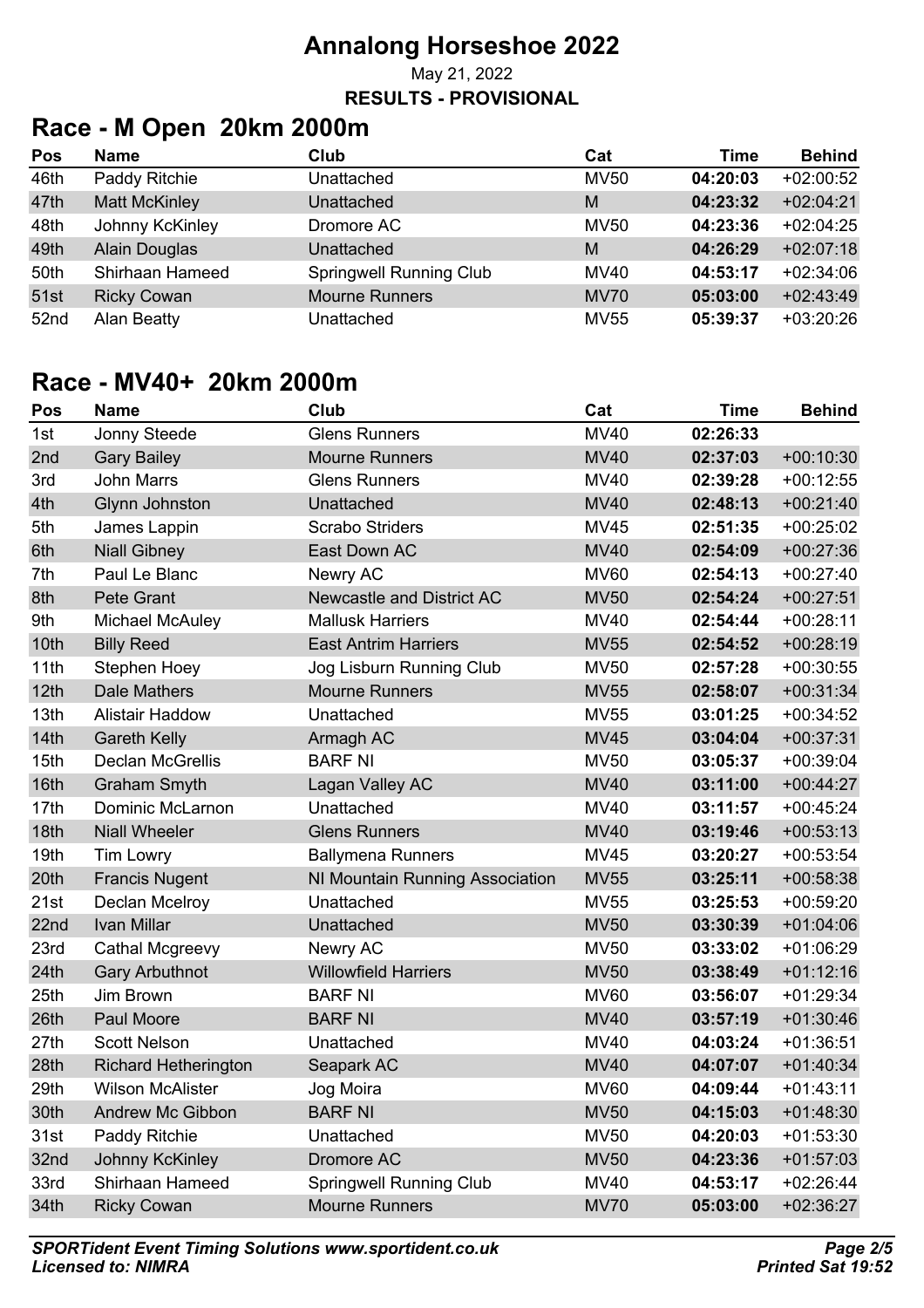May 21, 2022

#### **RESULTS - PROVISIONAL**

# **Race - MV40+ 20km 2000m**

| Pos  | <b>Name</b> | Club       | Cat         | Time     | <b>Behind</b> |
|------|-------------|------------|-------------|----------|---------------|
| 35th | Alan Beatty | Jnattached | <b>MV55</b> | 05:39:37 | +03:13:04     |

#### **Race - MV45+ 20km 2000m**

| Pos              | <b>Name</b>             | Club                            | Cat         | <b>Time</b> | <b>Behind</b> |
|------------------|-------------------------|---------------------------------|-------------|-------------|---------------|
| 1st              | James Lappin            | <b>Scrabo Striders</b>          | <b>MV45</b> | 02:51:35    |               |
| 2nd              | Paul Le Blanc           | Newry AC                        | <b>MV60</b> | 02:54:13    | $+00:02:38$   |
| 3rd              | Pete Grant              | Newcastle and District AC       | <b>MV50</b> | 02:54:24    | $+00:02:49$   |
| 4th              | <b>Billy Reed</b>       | <b>East Antrim Harriers</b>     | <b>MV55</b> | 02:54:52    | $+00:03:17$   |
| 5th              | Stephen Hoey            | Jog Lisburn Running Club        | <b>MV50</b> | 02:57:28    | $+00:05:53$   |
| 6th              | <b>Dale Mathers</b>     | <b>Mourne Runners</b>           | <b>MV55</b> | 02:58:07    | $+00:06:32$   |
| 7th              | <b>Alistair Haddow</b>  | Unattached                      | <b>MV55</b> | 03:01:25    | $+00:09:50$   |
| 8th              | <b>Gareth Kelly</b>     | Armagh AC                       | <b>MV45</b> | 03:04:04    | $+00:12:29$   |
| 9th              | Declan McGrellis        | <b>BARF NI</b>                  | <b>MV50</b> | 03:05:37    | $+00:14:02$   |
| 10th             | <b>Tim Lowry</b>        | <b>Ballymena Runners</b>        | <b>MV45</b> | 03:20:27    | $+00:28:52$   |
| 11th             | <b>Francis Nugent</b>   | NI Mountain Running Association | <b>MV55</b> | 03:25:11    | $+00:33:36$   |
| 12 <sub>th</sub> | <b>Declan Mcelroy</b>   | Unattached                      | <b>MV55</b> | 03:25:53    | $+00:34:18$   |
| 13th             | Ivan Millar             | Unattached                      | <b>MV50</b> | 03:30:39    | $+00:39:04$   |
| 14 <sub>th</sub> | <b>Cathal Mcgreevy</b>  | Newry AC                        | <b>MV50</b> | 03:33:02    | $+00:41:27$   |
| 15th             | <b>Gary Arbuthnot</b>   | <b>Willowfield Harriers</b>     | <b>MV50</b> | 03:38:49    | $+00:47:14$   |
| 16th             | <b>Jim Brown</b>        | <b>BARF NI</b>                  | <b>MV60</b> | 03:56:07    | $+01:04:32$   |
| 17th             | <b>Wilson McAlister</b> | Jog Moira                       | <b>MV60</b> | 04:09:44    | $+01:18:09$   |
| 18th             | <b>Andrew Mc Gibbon</b> | <b>BARF NI</b>                  | <b>MV50</b> | 04:15:03    | $+01:23:28$   |
| 19th             | Paddy Ritchie           | Unattached                      | <b>MV50</b> | 04:20:03    | $+01:28:28$   |
| 20th             | Johnny KcKinley         | Dromore AC                      | <b>MV50</b> | 04:23:36    | $+01:32:01$   |
| 21st             | <b>Ricky Cowan</b>      | <b>Mourne Runners</b>           | <b>MV70</b> | 05:03:00    | $+02:11:25$   |
| 22nd             | <b>Alan Beatty</b>      | Unattached                      | <b>MV55</b> | 05:39:37    | $+02:48:02$   |

#### **Race - MV50+ 20km 2000m**

| <b>Pos</b>       | <b>Name</b>             | Club                            | Cat         | Time     | <b>Behind</b> |
|------------------|-------------------------|---------------------------------|-------------|----------|---------------|
| 1st              | Paul Le Blanc           | Newry AC                        | <b>MV60</b> | 02:54:13 |               |
| 2nd              | Pete Grant              | Newcastle and District AC       | <b>MV50</b> | 02:54:24 | $+00:00:11$   |
| 3rd              | <b>Billy Reed</b>       | <b>East Antrim Harriers</b>     | <b>MV55</b> | 02:54:52 | $+00:00:39$   |
| 4th              | <b>Stephen Hoey</b>     | Jog Lisburn Running Club        | <b>MV50</b> | 02:57:28 | $+00:03:15$   |
| 5th              | Dale Mathers            | <b>Mourne Runners</b>           | <b>MV55</b> | 02:58:07 | $+00:03:54$   |
| 6th              | <b>Alistair Haddow</b>  | Unattached                      | <b>MV55</b> | 03:01:25 | $+00:07:12$   |
| 7th              | <b>Declan McGrellis</b> | <b>BARF NI</b>                  | <b>MV50</b> | 03:05:37 | $+00:11:24$   |
| 8th              | <b>Francis Nugent</b>   | NI Mountain Running Association | <b>MV55</b> | 03:25:11 | $+00:30:58$   |
| 9th              | Declan Mcelroy          | Unattached                      | <b>MV55</b> | 03:25:53 | $+00:31:40$   |
| 10 <sub>th</sub> | <b>Ivan Millar</b>      | Unattached                      | <b>MV50</b> | 03:30:39 | $+00:36:26$   |
| 11th             | Cathal Mcgreevy         | Newry AC                        | <b>MV50</b> | 03:33:02 | $+00:38:49$   |
| 12 <sub>th</sub> | <b>Gary Arbuthnot</b>   | <b>Willowfield Harriers</b>     | <b>MV50</b> | 03:38:49 | $+00:44:36$   |
| 13 <sub>th</sub> | Jim Brown               | <b>BARF NI</b>                  | <b>MV60</b> | 03:56:07 | $+01:01:54$   |
| 14 <sub>th</sub> | <b>Wilson McAlister</b> | Jog Moira                       | <b>MV60</b> | 04:09:44 | $+01:15:31$   |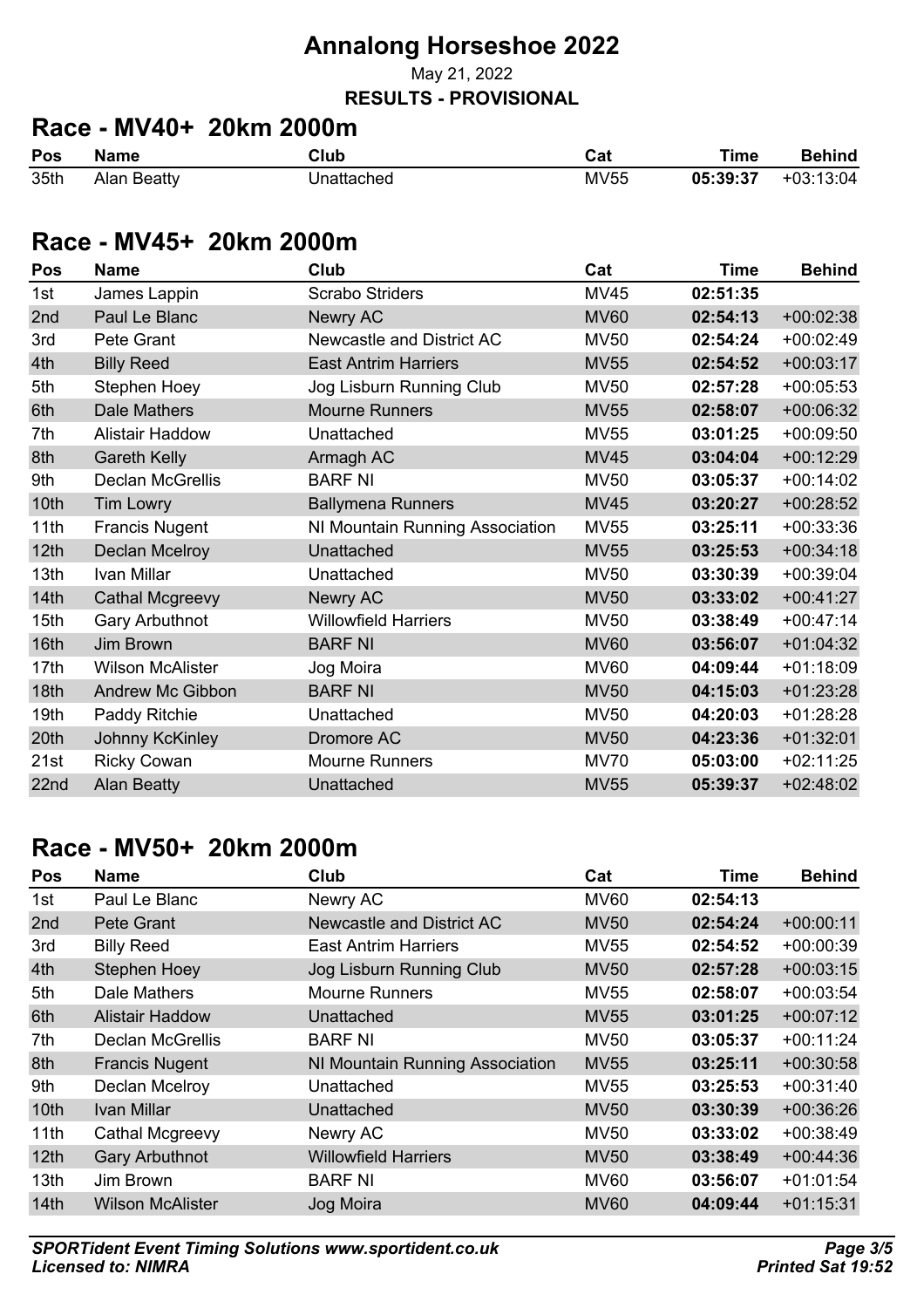#### **Annalong Horseshoe 2022** May 21, 2022

# **RESULTS - PROVISIONAL**

### **Race - MV50+ 20km 2000m**

| Pos  | <b>Name</b>        | Club                  | Cat         | Time     | <b>Behind</b> |
|------|--------------------|-----------------------|-------------|----------|---------------|
| 15th | Andrew Mc Gibbon   | <b>BARF NI</b>        | <b>MV50</b> | 04:15:03 | $+01:20:50$   |
| 16th | Paddy Ritchie      | Unattached            | <b>MV50</b> | 04:20:03 | $+01:25:50$   |
| 17th | Johnny KcKinley    | Dromore AC            | <b>MV50</b> | 04:23:36 | $+01.29:23$   |
| 18th | <b>Ricky Cowan</b> | <b>Mourne Runners</b> | <b>MV70</b> | 05:03:00 | $+02:08:47$   |
| 19th | Alan Beatty        | Unattached            | <b>MV55</b> | 05:39:37 | $+02:45:24$   |

#### **Race - MV55+ 20km 2000m**

| Pos  | <b>Name</b>             | Club                            | Cat         | <b>Time</b> | <b>Behind</b> |
|------|-------------------------|---------------------------------|-------------|-------------|---------------|
| 1st  | Paul Le Blanc           | Newry AC                        | <b>MV60</b> | 02:54:13    |               |
| 2nd  | <b>Billy Reed</b>       | <b>East Antrim Harriers</b>     | <b>MV55</b> | 02:54:52    | $+00:00:39$   |
| 3rd  | Dale Mathers            | <b>Mourne Runners</b>           | <b>MV55</b> | 02:58:07    | $+00:03:54$   |
| 4th  | <b>Alistair Haddow</b>  | Unattached                      | <b>MV55</b> | 03:01:25    | $+00:07:12$   |
| 5th  | <b>Francis Nugent</b>   | NI Mountain Running Association | <b>MV55</b> | 03:25:11    | $+00:30:58$   |
| 6th  | Declan Mcelroy          | <b>Unattached</b>               | <b>MV55</b> | 03:25:53    | $+00:31:40$   |
| 7th  | Jim Brown               | <b>BARF NI</b>                  | <b>MV60</b> | 03:56:07    | $+01:01:54$   |
| 8th  | <b>Wilson McAlister</b> | Jog Moira                       | <b>MV60</b> | 04:09:44    | $+01:15:31$   |
| 9th  | <b>Ricky Cowan</b>      | <b>Mourne Runners</b>           | <b>MV70</b> | 05:03:00    | $+02:08:47$   |
| 10th | <b>Alan Beatty</b>      | Unattached                      | <b>MV55</b> | 05:39:37    | $+02:45:24$   |

#### **Race - MV60+ 20km 2000m**

| Pos             | <b>Name</b>             | Club                  | Cat              | Time     | <b>Behind</b> |
|-----------------|-------------------------|-----------------------|------------------|----------|---------------|
| 1st             | Paul Le Blanc           | Newry AC              | MV60             | 02:54:13 |               |
| 2 <sub>nd</sub> | Jim Brown               | <b>BARF NI</b>        | MV <sub>60</sub> | 03:56:07 | $+01:01:54$   |
| 3rd             | <b>Wilson McAlister</b> | Jog Moira             | MV60             | 04:09:44 | $+01:15:31$   |
| 4th             | <b>Ricky Cowan</b>      | <b>Mourne Runners</b> | <b>MV70</b>      | 05:03:00 | $+02:08:47$   |

#### **Race - MV70 20km 2000m**

| Pos | <b>Name</b>        | Club           | วat∶        | Time     | <b>Behind</b> |
|-----|--------------------|----------------|-------------|----------|---------------|
| 1st | <b>Ricky Cowan</b> | Mourne Runners | <b>MV70</b> | 05:03:00 |               |

#### **Race - F Open 20km 2000m**

| Pos  | <b>Name</b>              | Club                            | Cat         | <b>Time</b> | <b>Behind</b> |
|------|--------------------------|---------------------------------|-------------|-------------|---------------|
| 1st  | Alice Flint              | <b>BARF NI</b>                  | F           | 02:42:15    |               |
| 2nd  | Ciara Largey             | Unattached                      | F           | 03:16:13    | $+00:33:58$   |
| 3rd  | Amanda Perry             | <b>Ballydrain Harriers</b>      | <b>FV50</b> | 03:18:07    | $+00:35:52$   |
| 4th  | <b>Bernadette O'kane</b> | <b>Springwell Running Club</b>  | F           | 03:19:58    | $+00:37:43$   |
| 5th  | Sarah Knight             | Unattached                      | F           | 03:37:13    | $+00:54:58$   |
| 6th  | Aine McNeill             | Dromore AC                      | <b>FV55</b> | 03:56:15    | $+01:14:00$   |
| 7th  | Orla McElroy             | NI Mountain Running Association | <b>FV55</b> | 04:10:40    | $+01:28:25$   |
| 8th  | Mary Mackin              | Dromore AC                      | <b>FV65</b> | 04:26:27    | $+01:44:12$   |
| 9th  | <b>Judith Robinson</b>   | Murlough AC                     | <b>FV55</b> | 04:42:15    | $+02:00:00$   |
| 10th | Joanne McCauley          | Newry AC                        | <b>FV45</b> | 04:57:34    | $+02:15:19$   |

*SPORTident Event Timing Solutions www.sportident.co.uk Licensed to: NIMRA*

*Page 4/5 Printed Sat 19:52*